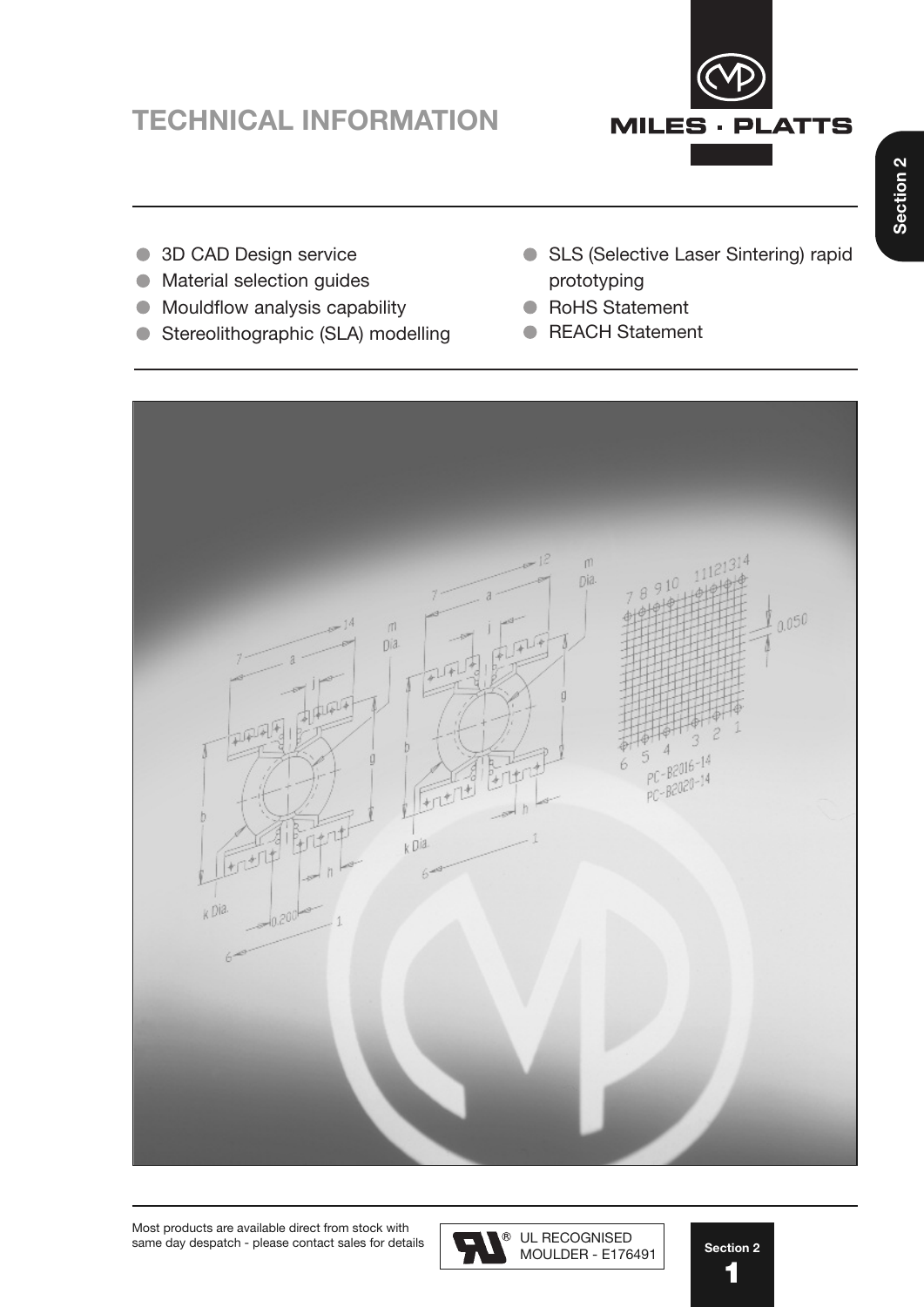

## **Product Selector Miles-Platts Coil Bobbins for Laminations**

**Not sure where to start?** Use the table below to help you choose which coil bobbin is suitable for your application. If you need any assistance, can't find what you need or need to ask a question about materials, please call - we're only too happy to help.

## **UK/USA Format Coil Bobbins for Laminations (Section 3)**

|                | 30% Glass Filled Nylon PA66 to UL94HB & UL94V0 or PET to UL94V0. Alternative materials available - refer to section 2, page 10 |                                |                                            |                          |  |                     |                                        |  |  |  |
|----------------|--------------------------------------------------------------------------------------------------------------------------------|--------------------------------|--------------------------------------------|--------------------------|--|---------------------|----------------------------------------|--|--|--|
|                | <b>Lamination Size /</b>                                                                                                       |                                | Plain Bobbins or Optional terminals fitted |                          |  | No terminal options |                                        |  |  |  |
| <b>Pattern</b> |                                                                                                                                |                                | Choose from TBS 900 Series (Section 9)     |                          |  |                     |                                        |  |  |  |
| <b>UK</b>      | <b>US</b>                                                                                                                      |                                |                                            |                          |  | K Range -           |                                        |  |  |  |
| 250            | 375                                                                                                                            |                                |                                            |                          |  | Section 3, page 14  |                                        |  |  |  |
| 621            |                                                                                                                                |                                |                                            |                          |  | - Slotted Cheeks    |                                        |  |  |  |
| 18             | 560 $(9/16)$                                                                                                                   | S Range - Section 3, page 26   |                                            |                          |  | $-SS & DS$          |                                        |  |  |  |
| 145            | 62 $(5/8)$                                                                                                                     | - SS, DS & SDS                 |                                            |                          |  | $-2FL & 3FL$        |                                        |  |  |  |
| 74             | 68 $(11/16)$                                                                                                                   | - 2FL, 3FL & VDE               | A Range - Section 3, page 2                |                          |  | - No Terminals      |                                        |  |  |  |
| 35             | 75 $(3/4)$                                                                                                                     | - Insulation Covers            | - SS, DS & SDS                             | - Terminal Covers        |  |                     |                                        |  |  |  |
| 147            | 87(7/8)                                                                                                                        | - Terminal Covers              | - 2FL, 3FL & VDE                           | - Different Cheek Styles |  |                     |                                        |  |  |  |
| 29             | 100(1)                                                                                                                         | - Wire Pin Versions (18/560)   | - Insulation Covers                        | - Flying Lead Concept    |  |                     |                                        |  |  |  |
| 196            | 112(11/8)                                                                                                                      | - 2 or 3 Terminal Strips       | - Terminals from TBS900 Series             |                          |  |                     |                                        |  |  |  |
| 78             | $125(1\frac{1}{4})$                                                                                                            | - Terminals from TBS900 Series |                                            |                          |  |                     | L Range - Section                      |  |  |  |
| 120            | 150(1 <sup>1</sup> / <sub>2</sub> )                                                                                            |                                |                                            |                          |  |                     | 3, page 15<br>$-$ SS & DS              |  |  |  |
| 248            | $175(1^{3/4})$                                                                                                                 |                                |                                            |                          |  |                     | $-2FL & 3FL$                           |  |  |  |
| 638            | 212(2 <sup>1</sup> /8)                                                                                                         |                                |                                            |                          |  |                     | - No Terminals<br>- Robust             |  |  |  |
| 750            | 250(2 <sup>1</sup> / <sub>2</sub> )                                                                                            |                                |                                            |                          |  |                     | Construction                           |  |  |  |
| 825            |                                                                                                                                |                                |                                            |                          |  |                     | - Suitable for larger<br>laminations & |  |  |  |
| E9/9A          | 300(3)                                                                                                                         |                                |                                            |                          |  |                     | wire gauges                            |  |  |  |
| 218            | 187                                                                                                                            |                                | VM Range - Section 3, page 32              |                          |  |                     |                                        |  |  |  |
| 621            |                                                                                                                                |                                | - Miscellaneous size bobbins - refer       |                          |  |                     |                                        |  |  |  |
| 158            |                                                                                                                                |                                | to catalogue for pin and flange            |                          |  |                     |                                        |  |  |  |
| 21             |                                                                                                                                |                                | configurations                             |                          |  |                     |                                        |  |  |  |

### **Metric Coil Bobbins for Laminations (Sections 4 & 5)**

|                                          | 30% Glass Filled Nylon PA66 to UL94HB & UL94V0 as standard or PET 30% to UL94V0. Alternative materials available - refer to section 2, page 10 |                                    |                              |                                                                         |                                                             |                                |                                                                                |                                          |
|------------------------------------------|------------------------------------------------------------------------------------------------------------------------------------------------|------------------------------------|------------------------------|-------------------------------------------------------------------------|-------------------------------------------------------------|--------------------------------|--------------------------------------------------------------------------------|------------------------------------------|
|                                          |                                                                                                                                                |                                    | <b>EI FORMAT LAMINATIONS</b> |                                                                         |                                                             |                                | <b>UI/3UI FORMAT</b>                                                           |                                          |
| <b>Metric</b><br>Lamination<br>Size (mm) | <b>Optional Terminals</b><br>fitted. Choose<br>from TBS 600<br>(Section 9)                                                                     | <b>Wire Pin</b><br><b>Versions</b> |                              | No terminals<br><b>Optional Screw</b><br><b>Connectors</b><br>available | Connector<br><b>Mounting Strips</b><br>moulded in<br>bobbin | Wire<br>Pin<br><b>Versions</b> | <b>No Terminals</b><br><b>Optional Screw</b><br><b>Connectors</b><br>available | <b>Lamination</b><br><b>Size</b><br>(mm) |
| EI 30                                    |                                                                                                                                                | M Range -                          | N Range -                    |                                                                         |                                                             | U Range -<br>Section 5, p8     |                                                                                | UI 30                                    |
| EI 38                                    | M Range -<br>Section 4, page 2                                                                                                                 | Section 4, page 6<br>- Wire pin    | Section 5,<br>page 2         |                                                                         |                                                             | - Encapsulated                 |                                                                                | UI39                                     |
| EI 42                                    | - Choose                                                                                                                                       | versions of                        | - Encapsulated               |                                                                         |                                                             | - Low profile<br>boxes         |                                                                                |                                          |
| <b>EI 48</b>                             | terminals from<br>TBS600 Series                                                                                                                | main range<br>- SS, DS & SDS       | versions<br>- Low profile    |                                                                         |                                                             |                                |                                                                                |                                          |
| EI 54                                    | - SS, DS & SDS                                                                                                                                 | - 2FL, 3FL & VDE                   | - Boxes                      |                                                                         |                                                             |                                |                                                                                |                                          |
| EI 60                                    | - 2FL, 3FL & VDE                                                                                                                               | - Insulation covers                |                              |                                                                         |                                                             |                                |                                                                                |                                          |
| EI 66                                    | - Insulation<br>Covers                                                                                                                         |                                    |                              |                                                                         |                                                             |                                | <b>Large Metric</b>                                                            | UI 60                                    |
| EI 75                                    | - Terminal Cover                                                                                                                               |                                    |                              |                                                                         | Large Metric Range                                          |                                | Range - Section                                                                | UI 66                                    |
| <b>EI 78</b>                             | (EI48)                                                                                                                                         |                                    |                              |                                                                         |                                                             |                                | 4, page 35<br>$-SS & DS$                                                       | UI 75                                    |
| EI 84                                    |                                                                                                                                                |                                    |                              | <b>Large Metric</b>                                                     | Large Metric Range                                          |                                | $-2FL & 3FL$                                                                   | UI 90                                    |
| EI 96                                    |                                                                                                                                                |                                    |                              | Range - Section<br>4, page 27                                           |                                                             |                                | - Insulating<br>bushes for bolts                                               | UI 100                                   |
| EI 108                                   |                                                                                                                                                |                                    |                              | $-SS & DS$                                                              |                                                             |                                | - Connector<br>mounting strips                                                 | UI 120                                   |
| EI 114                                   |                                                                                                                                                |                                    |                              | $-2FL & 3FL$<br>- Insulating                                            |                                                             |                                | $-16A, 30A &$                                                                  | UI 150                                   |
| EI 120                                   |                                                                                                                                                |                                    |                              | bushes for                                                              | Large Metric Range                                          |                                | 63A screw<br>connectors                                                        | UI 180                                   |
| EI 135                                   |                                                                                                                                                |                                    |                              | bolts<br>- Connector                                                    |                                                             |                                | - Winding                                                                      | UI 210                                   |
| EI 150                                   |                                                                                                                                                |                                    |                              | mounting strips                                                         | Large Metric Range                                          |                                | spacers<br>- Suitable for                                                      | UI 240                                   |
| EI 180                                   |                                                                                                                                                |                                    |                              | $-16A, 30A,$<br>& 63A screw                                             |                                                             |                                | larger                                                                         | UI 300                                   |
| EI 192                                   |                                                                                                                                                |                                    |                              | connectors                                                              |                                                             |                                | laminations &<br>wire gauges                                                   |                                          |
| EI 240                                   |                                                                                                                                                |                                    |                              | - Suitable for<br>larger laminations                                    |                                                             |                                |                                                                                |                                          |
| EI 270/217                               |                                                                                                                                                |                                    |                              | & wire gauges                                                           |                                                             |                                |                                                                                |                                          |

For further technical information please contact sales Tel: +44 (0) 116 264 3850 Fax: +44 (0) 116 264 3851 Email: enquiries@milesplatts.co.uk Web: www.milesplatts.co.uk

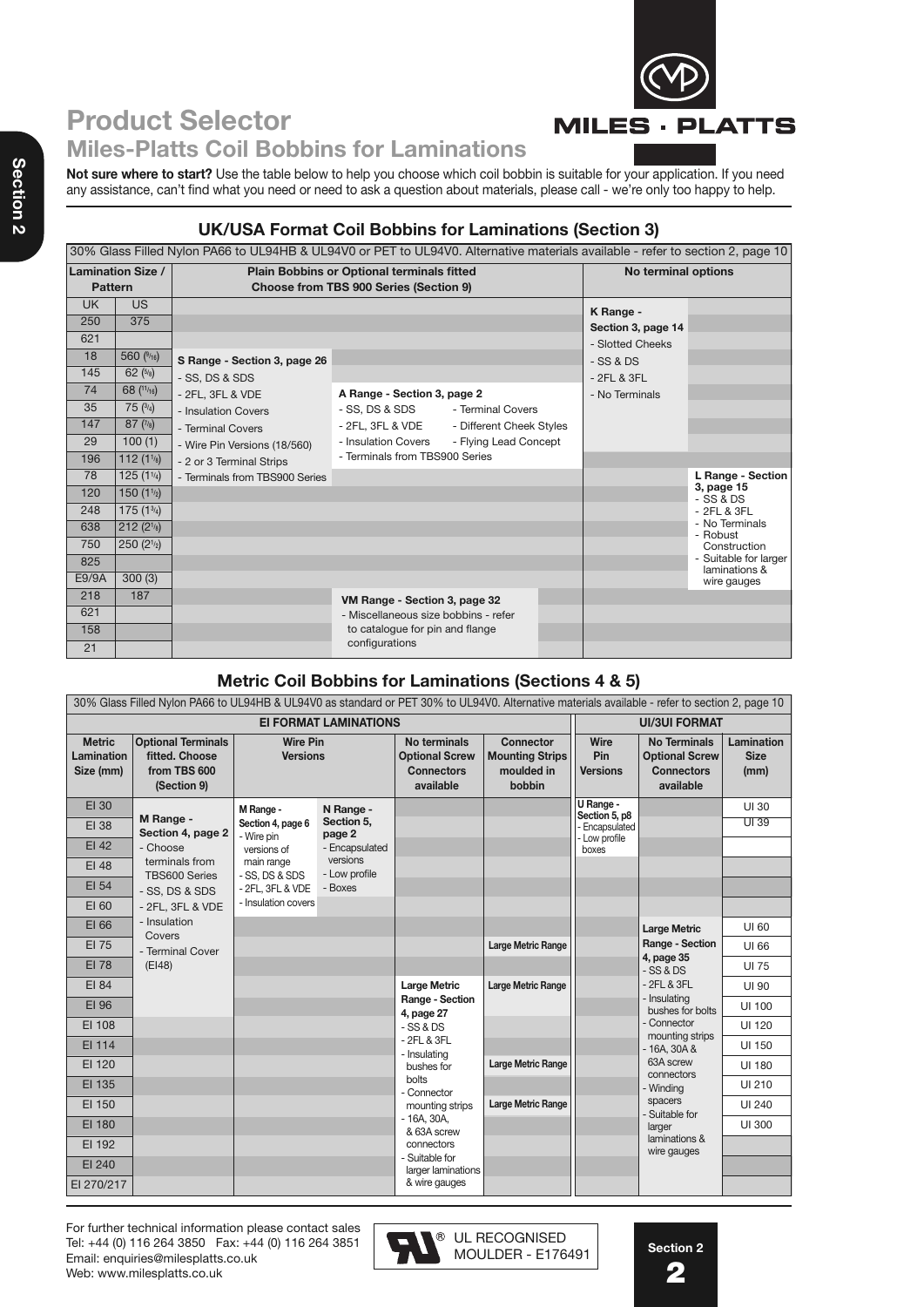



| <b>UK</b><br><b>Lamination</b><br>Reference | Centre<br><b>Limb Width</b><br><b>Inches</b> | <b>Dimension</b><br>A<br><b>Inches</b> | <b>Dimension</b><br>В<br><b>Inches</b> | <b>Equivalent</b><br><b>Metric</b><br>Lamination | <b>Equivalent USA</b><br><b>Lamination Ref</b><br>(MP Ref) |
|---------------------------------------------|----------------------------------------------|----------------------------------------|----------------------------------------|--------------------------------------------------|------------------------------------------------------------|
| 18                                          | 0.562                                        | 1.686                                  | 1.405                                  |                                                  | EI 560 $(^{9}_{16})$                                       |
| 145                                         | 0.625                                        | 1.875                                  | 1.563                                  | EI 48                                            | EI 62 $(5/8)$                                              |
| 74                                          | 0.688                                        | 2.064                                  | 1.720                                  |                                                  | EI 68 $(11)_{16}$                                          |
| 35                                          | 0.750                                        | 2.250                                  | 1.875                                  |                                                  | El 75 $(^{3}/_4)$                                          |
| 147                                         | 0.875                                        | 2.625                                  | 2.188                                  |                                                  | EI 87 $(^{7}_{8})$                                         |
| 29                                          | 1.000                                        | 3.000                                  | 2.500                                  |                                                  | $EI$ 100 $(1)$                                             |
| 196                                         | 1.125                                        | 3.375                                  | 2.813                                  |                                                  | EI 112 (1 $\frac{1}{2}$ )                                  |
| 78                                          | 1.250                                        | 3.750                                  | 3.125                                  | EI 96                                            | EI 125 (1 $\frac{1}{4}$ )                                  |
| 120                                         | 1.500                                        | 4.500                                  | 3.750                                  |                                                  | EI 150 (1 $\frac{1}{2}$ )                                  |
| 248                                         | 1.750                                        | 5.250                                  | 4.375                                  | EI 135                                           | EI 175 (1 $^{3/4}$ )                                       |
| 638                                         | 2.125                                        | 6.375                                  | 5.313                                  |                                                  | EI 212 $(2^1$ / <sub>8</sub> )                             |
| 750                                         | 2.500                                        | 7.500                                  | 6.250                                  | EI 192                                           | EI 250 ( $2^{1/2}$ )                                       |
| 825                                         | 2.750                                        | 8.250                                  | 6.875                                  |                                                  |                                                            |
| E <sub>9</sub>                              | 3.000                                        | 9.000                                  | 7.500                                  |                                                  | EI 300 (3)                                                 |
| 217                                         | 3.500                                        | 10.500                                 | 8.750                                  | EI 270                                           |                                                            |
| 135                                         | 4.500                                        | 13,500                                 | 11.250                                 |                                                  |                                                            |

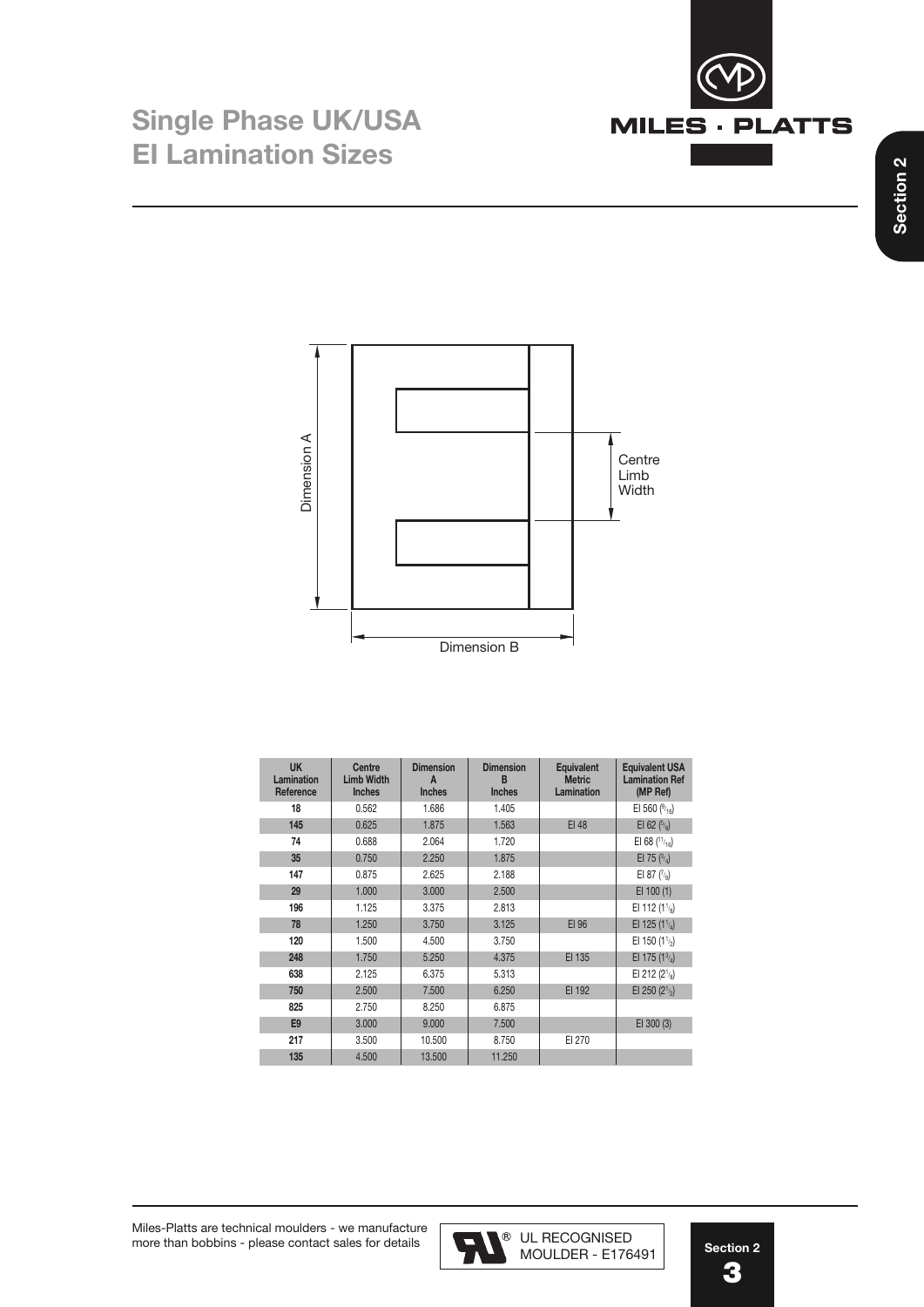





| Lamination<br>Reference | <b>Equivalent</b><br>Reference<br>(IEC) | Centre<br><b>Limb Width</b><br>mm | <b>Dimension</b><br>A<br>mm | <b>Dimension</b><br>B<br>mm | <b>Equivalent</b><br><b>Imperial</b><br>Lamination |
|-------------------------|-----------------------------------------|-----------------------------------|-----------------------------|-----------------------------|----------------------------------------------------|
| EI 30                   | <b>YEI 1-10</b>                         | 10.0                              | 30.0                        | 25.0                        |                                                    |
| <b>EI 38</b>            | <b>YEI 1-13</b>                         | 12.7                              | 38.1                        | 31.8                        |                                                    |
| EI 42                   | <b>YEI 1-14</b>                         | 14.0                              | 42.0                        | 35.0                        |                                                    |
| <b>EI 48</b>            | <b>YEI 1-16</b>                         | 16.0                              | 48.0                        | 40.0                        | 145 (US 5/8")                                      |
| EI 54                   | <b>YEI 1-18</b>                         | 18.0                              | 54.0                        | 45.0                        |                                                    |
| EI 60                   | <b>YEI 1-20</b>                         | 20.0                              | 60.0                        | 50.0                        |                                                    |
| EI 66                   | <b>YEI 1-22</b>                         | 22.0                              | 66.0                        | 55.0                        | 147 (US 7/8")*                                     |
| <b>EI 75</b>            | <b>YEI 1-25</b>                         | 25.0                              | 75.0                        | 62.5                        |                                                    |
| EI 84                   | <b>YEI 1-28</b>                         | 28.0                              | 84.0                        | 70.0                        |                                                    |
| EI 96                   | <b>YEI 1-32</b>                         | 32.0                              | 96.0                        | 80.0                        | 78 (US 1 1/4")                                     |
| EI 108                  | <b>YEI 1-36</b>                         | 36.0                              | 108.0                       | 90.0                        |                                                    |
| EI 114                  | <b>YEI 1-38</b>                         | 38.0                              | 114.0                       | 95.0                        | 120 (US 1 1/2")                                    |
| EI 120                  | <b>YEI 1-40</b>                         | 40.0                              | 120.0                       | 100.0                       |                                                    |
| EI 135                  | <b>YEI 1-45</b>                         | 45.0                              | 135.0                       | 112.5                       | 248 (US 1 3/4")                                    |
| EI 150                  | <b>YEI 1-50</b>                         | 50.0                              | 150.0                       | 125.0                       |                                                    |
| <b>EI 180</b>           | <b>YEI 1-60</b>                         | 60.0                              | 180.0                       | 150.0                       |                                                    |
| EI 192                  | <b>YEI 1-64</b>                         | 64.0                              | 192.0                       | 160.0                       | 750 (US 2.5")                                      |
| EI 240                  | <b>YEI 1-80</b>                         | 80.0                              | 240.0                       | 200.0                       |                                                    |

Note: Centre Limb Width of EI 135 Lamination is 1.772 inches as against 1.75 inches for the 248 Lamination.

\*Metric EI 66 is very close to 147/US 7/8" Lamination.

For further technical information please contact sales Tel: +44 (0) 116 264 3850 Fax: +44 (0) 116 264 3851 Email: enquiries@milesplatts.co.uk Web: www.milesplatts.co.uk

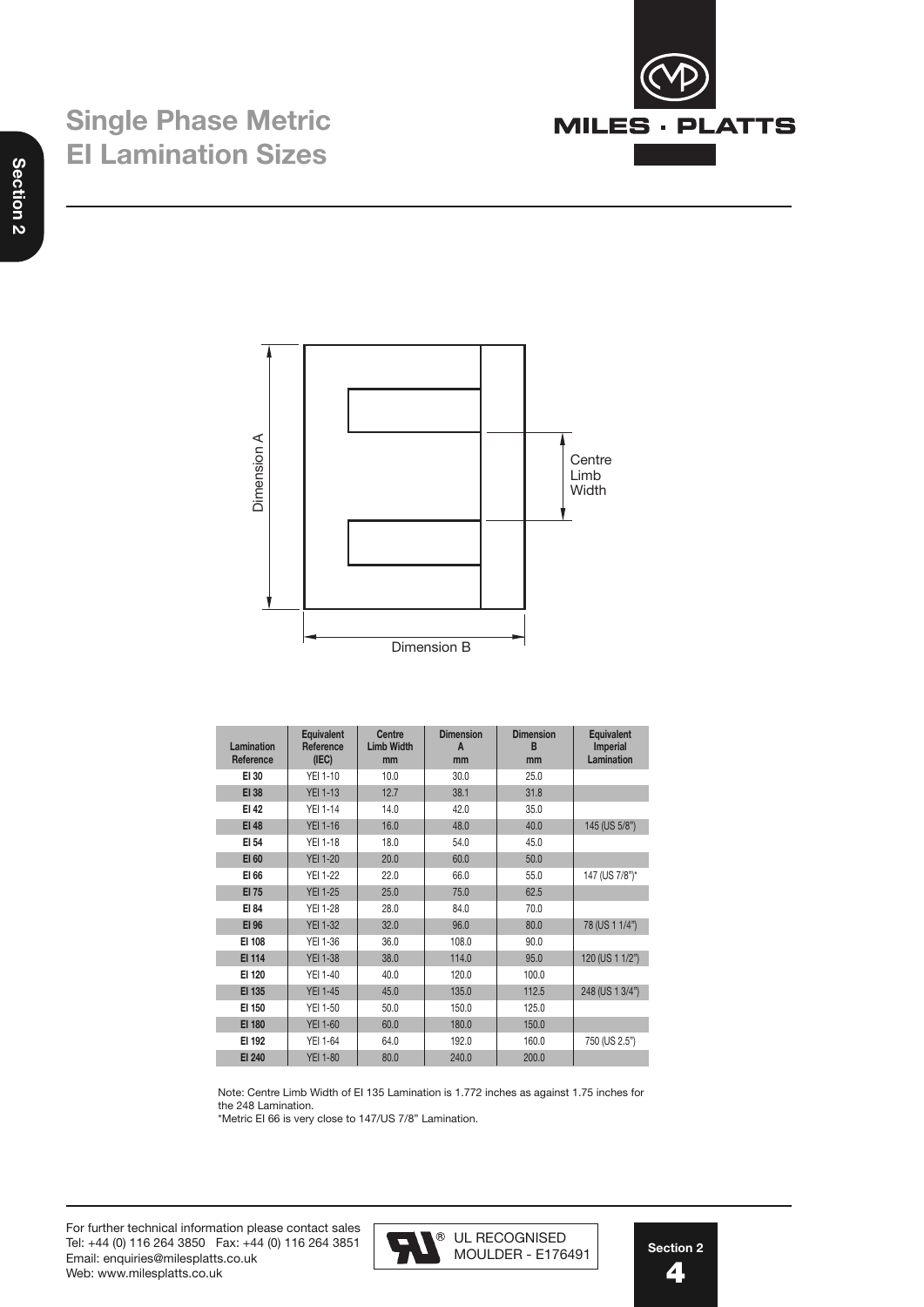



| Lamination<br>Reference<br>(Blum) | <b>Equivalent</b><br>Reference<br>(IEC) | <b>Equivalent</b><br>Reference<br>(European) | <b>Equivalent</b><br>Reference<br>(Trancerie) | <b>Equivalent</b><br>Reference | Limb<br><b>Width</b><br>mm | <b>Dimension</b><br>A<br>mm | <b>Dimension</b><br>в<br>mm |
|-----------------------------------|-----------------------------------------|----------------------------------------------|-----------------------------------------------|--------------------------------|----------------------------|-----------------------------|-----------------------------|
| <b>3UI 30</b>                     | YUI 3 - 10                              | EI 50/50                                     | EIT 10                                        | 3EI 50                         | 10.0                       | 50.0                        | 50.0                        |
| 3UI 39                            | <b>YUI 3 - 13</b>                       | EI 65/65                                     | <b>EIT 13</b>                                 | 3EI 65                         | 13.0                       | 65.0                        | 65.0                        |
| 3UI 48                            | YUI 3 - 16                              | EI 80/80                                     | <b>EIT 16</b>                                 | 3EI 80                         | 16.0                       | 80.0                        | 80.0                        |
| 3UI 60                            | <b>YUI 3 - 20</b>                       | EI 100/100                                   | <b>EIT 20</b>                                 | 3EI 100                        | 20.0                       | 100.0                       | 100.0                       |
| 3UI 66                            | YUI 3 - 22                              | EI 110/110                                   | <b>EIT 22</b>                                 | 3EI 110                        | 22.0                       | 110.0                       | 110.0                       |
| 3UI 75                            | <b>YUI 3 - 25</b>                       | EI 125/125                                   | <b>EIT 25</b>                                 | 3EI 125                        | 25.0                       | 125.0                       | 125.0                       |
| 3UI 90                            | YUI 3 - 30                              | EI 150/150                                   | EIT 30                                        | 3EI 150                        | 30.0                       | 150.0                       | 150.0                       |
| 3UI 120                           | <b>YUI 3 - 40</b>                       | EI 200/200                                   | <b>EIT 40</b>                                 | 3EI 200                        | 40.0                       | 200.0                       | 200.0                       |
| 3UI 150                           | YUI 3 - 50                              | EI 250/250                                   | EIT 50                                        | 3EI 250                        | 50.0                       | 250.0                       | 250.0                       |
| 3UI 180                           | <b>YUI 3 - 60</b>                       | EI 300/300                                   | <b>EIT 60</b>                                 | 3EI 300                        | 60.0                       | 300.0                       | 300.0                       |
| 3UI 210                           | YUI 3 - 70                              | EI 350/350                                   | <b>EIT 70</b>                                 | 3EI 350                        | 70.0                       | 350.0                       | 350.0                       |
| <b>3UI 240</b>                    | <b>YUI 3 - 80</b>                       | EI 400/400                                   | <b>EIT 80</b>                                 | 3EI 400                        | 80.0                       | 400.0                       | 400.0                       |
| 3UI 300                           | YUI 3 - 100                             | EI 500/500                                   | EIT 100                                       | 3EI 500                        | 100.0                      | 500.0                       | 500.0                       |

Miles-Platts terminals & wire pins are lead-free - all polymers meet the REACH and RoHS directive (2002/95/EC). Please refer to www.milesplatts.co.uk for details.



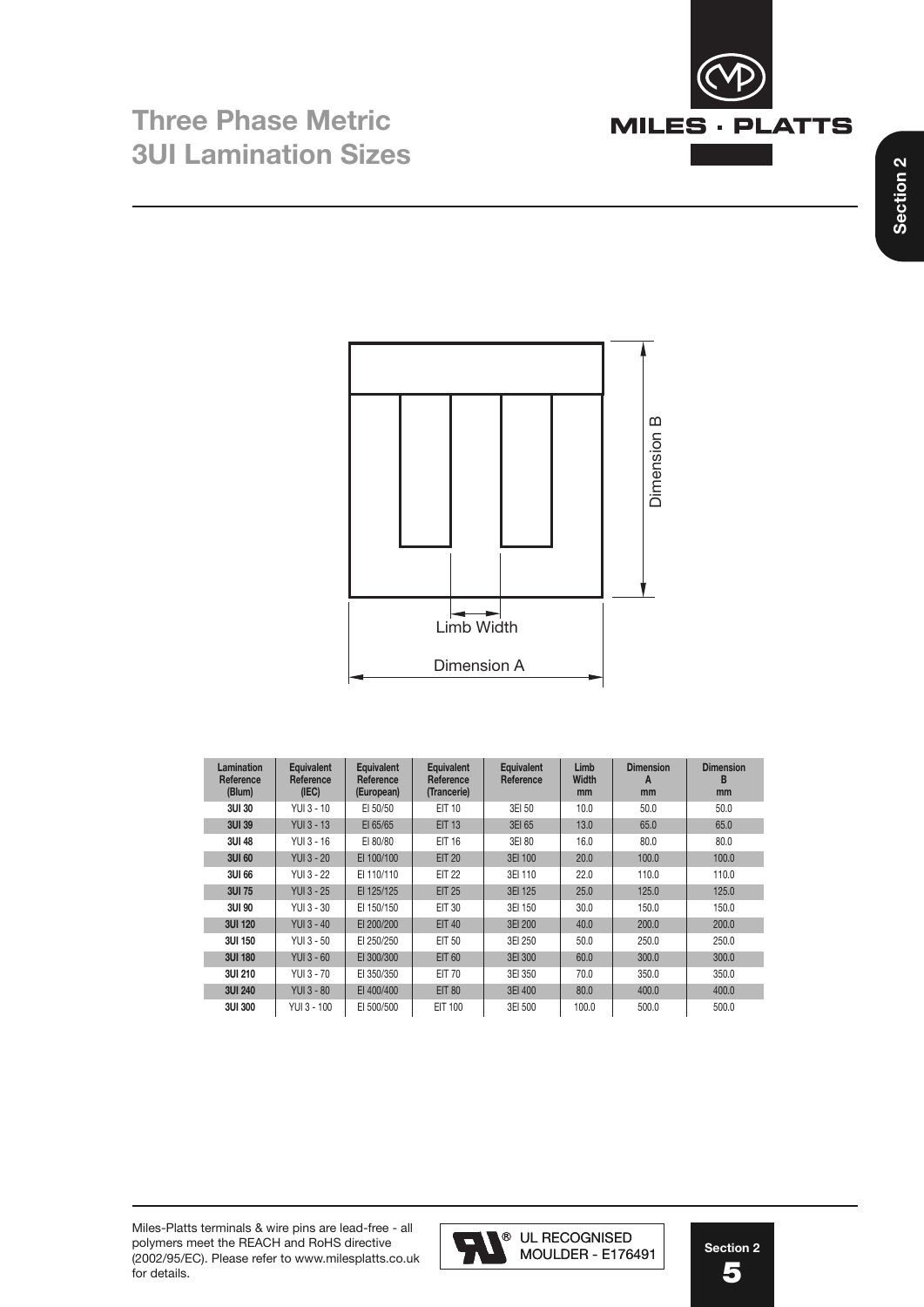





| Lamination<br>Reference | <b>Equivalent</b><br>Reference<br>(IEC) | <b>Limb Width</b><br>mm | <b>Dimension</b><br>A<br>mm | <b>Dimension</b><br>в<br>mm |
|-------------------------|-----------------------------------------|-------------------------|-----------------------------|-----------------------------|
| EI 30                   | YUL 1-10                                | 10.0                    | 30.0                        | 50.0                        |
| EI 39                   | <b>YUI 1-13</b>                         | 13.0                    | 39.0                        | 65.0                        |
| EI 48                   | YUI 1-16                                | 16.0                    | 48.0                        | 80.0                        |
| EI 60                   | <b>YUI 1-20</b>                         | 20.0                    | 60.0                        | 100.0                       |
| EI 66                   | YUI 1-22                                | 22.0                    | 66.0                        | 110.0                       |
| EI 75                   | <b>YUI 1-25</b>                         | 25.0                    | 75.0                        | 125.0                       |
| EI 90                   | YUI 1-30                                | 30.0                    | 90.0                        | 150.0                       |
| EI 120                  | <b>YUI 1-40</b>                         | 40.0                    | 120.0                       | 200.0                       |
| EI 150                  | YUI 1-50                                | 50.0                    | 150.0                       | 250.0                       |
| EI 180                  | <b>YUI 1-60</b>                         | 60.0                    | 180.0                       | 300.0                       |
| EI 210                  | <b>YUI 1-70</b>                         | 70.0                    | 210.0                       | 350.0                       |
| <b>EI 240</b>           | <b>YUI 1-80</b>                         | 80.0                    | 240.0                       | 400.0                       |

For further technical information please contact sales Tel: +44 (0) 116 264 3850 Fax: +44 (0) 116 264 3851 Email: enquiries@milesplatts.co.uk Web: www.milesplatts.co.uk

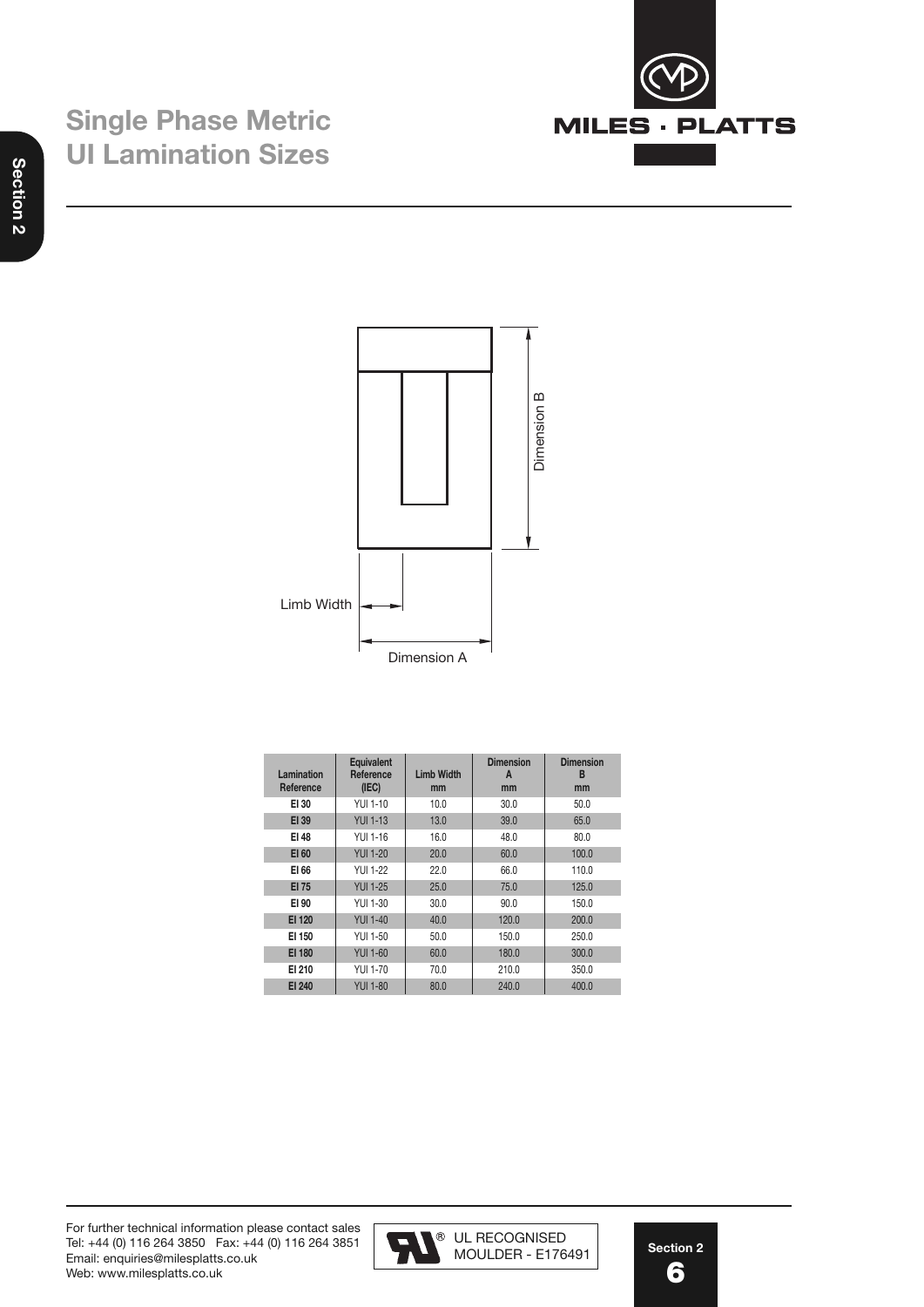

| Ferrite         |                                                                                      |                          | <b>Accessories</b> |                    |
|-----------------|--------------------------------------------------------------------------------------|--------------------------|--------------------|--------------------|
| <b>Geometry</b> | <b>Sizes Available</b>                                                               | Pin styles               | <b>Available</b>   | Page Number        |
| EP              | EP7, EP10, EP13, EP17, EP20                                                          | $PTH + SMD$              | Clips, covers      | Section 6, Page 48 |
| E & EE          | E5, E6.3                                                                             | $PTH + SMD$              | Clips, covers      | Section 6, Page 2  |
| <b>EF</b>       | EF 12.6                                                                              | $PTH + SMD$              | $Clips + box$      | Section 6, Page 7  |
|                 | <b>EF 16</b>                                                                         | <b>PTH</b>               | <b>Clips</b>       | Section 6, Page 10 |
|                 | EF 20 (Horizontal & Vertical)                                                        | <b>PTH</b>               | <b>Clips</b>       | Section 6, Page 12 |
|                 | EF 20 Concentric                                                                     | PTH                      | <b>Clips</b>       | Section 6, Page 15 |
|                 | EF 25 (Horizontal & Vertical)                                                        | <b>PTH</b>               | <b>Clips</b>       | Section 6, Page 16 |
|                 | EF 25 (F1238) Horizontal                                                             | PTH                      | <b>Clips</b>       | Section 6, Page 22 |
|                 | E30                                                                                  | <b>PTH</b>               |                    | Section 6, Page 24 |
|                 | <b>EF 32</b>                                                                         | PTH                      |                    | Section 6, Page 27 |
|                 | E 34 (F1239)                                                                         | <b>PTH</b>               |                    | Section 6, Page 29 |
|                 | E 41 (F1007)                                                                         | PTH                      |                    | Section 6, Page 29 |
|                 | E 42 (Horizontal & Vertical)                                                         | <b>PTH</b>               |                    | Section 6, Page 30 |
|                 | E 55                                                                                 | <b>PTH</b>               |                    | Section 6, Page 34 |
|                 | E 65 (Horizontal, Vertical, Double & Treble)                                         | PTH + Plain              |                    | Section 6, Page 36 |
| ER              | ER 9.5, ER 11.5, ER 14.5                                                             | <b>SMD</b>               | <b>Clips</b>       | Section 6, Page 62 |
| <b>EFD</b>      | EFD 12, EFD 15                                                                       | <b>SMD</b>               | Clips, covers      | Section 6, Page 42 |
|                 | EFD 20, EFD 25, EFD 30                                                               | PTH                      | Clips, covers      |                    |
| <b>RMs</b>      | RM 4, RM 5, RM 6, RM 8, RM 10,<br>RM 12, RM 14,                                      | PTH                      | <b>Clips</b>       | Section 6, Page 74 |
|                 | RM 5, RM 6                                                                           | <b>SMD</b>               | <b>Clips</b>       |                    |
| EC              | EC 35, EC 41, EC 52, EC 70                                                           | PTH                      |                    | Section 6, Page 40 |
| <b>ETD</b>      | ETD 29, ETD 34, ETD 39, ETD 44,<br>ETD 49, ETD 54, ETD 59 Horizontal                 | <b>PTH</b>               | <b>Clips</b>       | Section 6, Page 65 |
|                 |                                                                                      |                          |                    |                    |
|                 | ETD 29, ETD 34, ETD 39, ETD 44,<br>ETD 49 Vertical                                   | PTH                      | <b>Clips</b>       | Section 6, Page 69 |
|                 | ETD 34V, 5 chamber & 8 chamber                                                       | PTH                      | <b>Clips</b>       | Section 6, Page 71 |
| $\cup$          | $U + 112.7$<br>U 13.5, U15, U21, U25, U20                                            | <b>PTH</b><br><b>PTH</b> |                    | Section 6, Page 89 |
| PQ              | PC-B2016, PC-B2020, PC-B2620,<br>PC-B2625, PC-B3220, PC-B3230,<br>PC-B3535, PC-B4040 | <b>PTH</b>               |                    | Section 6, Page 73 |

### **Miles Platts Coil Bobbins for Ferrite Cores**

## **Miles Platts Coil Bobbins for Ferrite Cores**

The following table offers a guideline to assist in selecting the correct bobbin geometry appropriate to the power required.

| Ferrite      |                 |                 |                 |                 | <b>POWER RANGE (W)</b> |                 |                 |               |
|--------------|-----------------|-----------------|-----------------|-----------------|------------------------|-----------------|-----------------|---------------|
| <b>Style</b> | $5$             | $5 - 10$        | $10 - 20$       | $20 - 50$       | $50 - 100$             | $100 - 200$     | $200 - 500$     | $500 - 1K$    |
| E1           | EI 12.5         | EI 16           | EI19            | $EI$ 25         | EI40                   |                 | EI 50           | EI 60         |
| <b>EE</b>    | <b>EE 13</b>    | <b>EE 16</b>    | <b>EE 19</b>    | <b>EE 25</b>    | <b>EE 40</b>           | <b>EE 42</b>    | <b>EE 55</b>    | EE 65         |
| EF           | EF 12.6         | <b>EF 16</b>    | <b>EF 20</b>    | <b>EF 25</b>    | <b>EF30</b>            | EF 32           |                 |               |
| <b>EFD</b>   |                 | <b>EFD 12</b>   | <b>EFD 15</b>   | <b>EFD 20</b>   | <b>EFD 25</b>          | <b>EFD 30</b>   |                 |               |
| <b>EPC</b>   |                 | <b>EPC 13</b>   | <b>EPC 17</b>   | <b>EPC 19</b>   | <b>EPC 25</b>          | <b>EPC 30</b>   |                 |               |
| <b>EER</b>   | <b>EER 9.5</b>  | <b>EER 11</b>   | <b>EER 14.5</b> | <b>EER 28</b>   | <b>EER 35</b>          | <b>EER 42</b>   | <b>EER 49</b>   |               |
| <b>ETD</b>   |                 |                 |                 | <b>ETD 29</b>   | <b>ETD 34</b>          | <b>ETD 44</b>   | <b>ETD 49</b>   | <b>ETD 54</b> |
| <b>EP</b>    | EP 10           | EP 13           | <b>EP 17</b>    | EP 20           |                        |                 |                 |               |
| RM           | RM <sub>4</sub> | <b>RM 5</b>     | RM <sub>6</sub> | <b>RM 10</b>    | <b>RM 12</b>           | <b>RM 14</b>    |                 |               |
| <b>POT</b>   | <b>POT 1107</b> | <b>POT 1408</b> | <b>POT 1811</b> | <b>POT 2213</b> | POT 3019               | <b>POT 3622</b> | <b>POT 4229</b> |               |
| PQ           |                 |                 |                 | PQ 2016         | PQ 2625                | PQ 3230         | PQ 3535         | PQ 4040       |
| EC           |                 |                 |                 |                 |                        | EC 35           | <b>EC 41</b>    | <b>EC 70</b>  |

SMPS Power throughput for transformer types @ 100KHz.

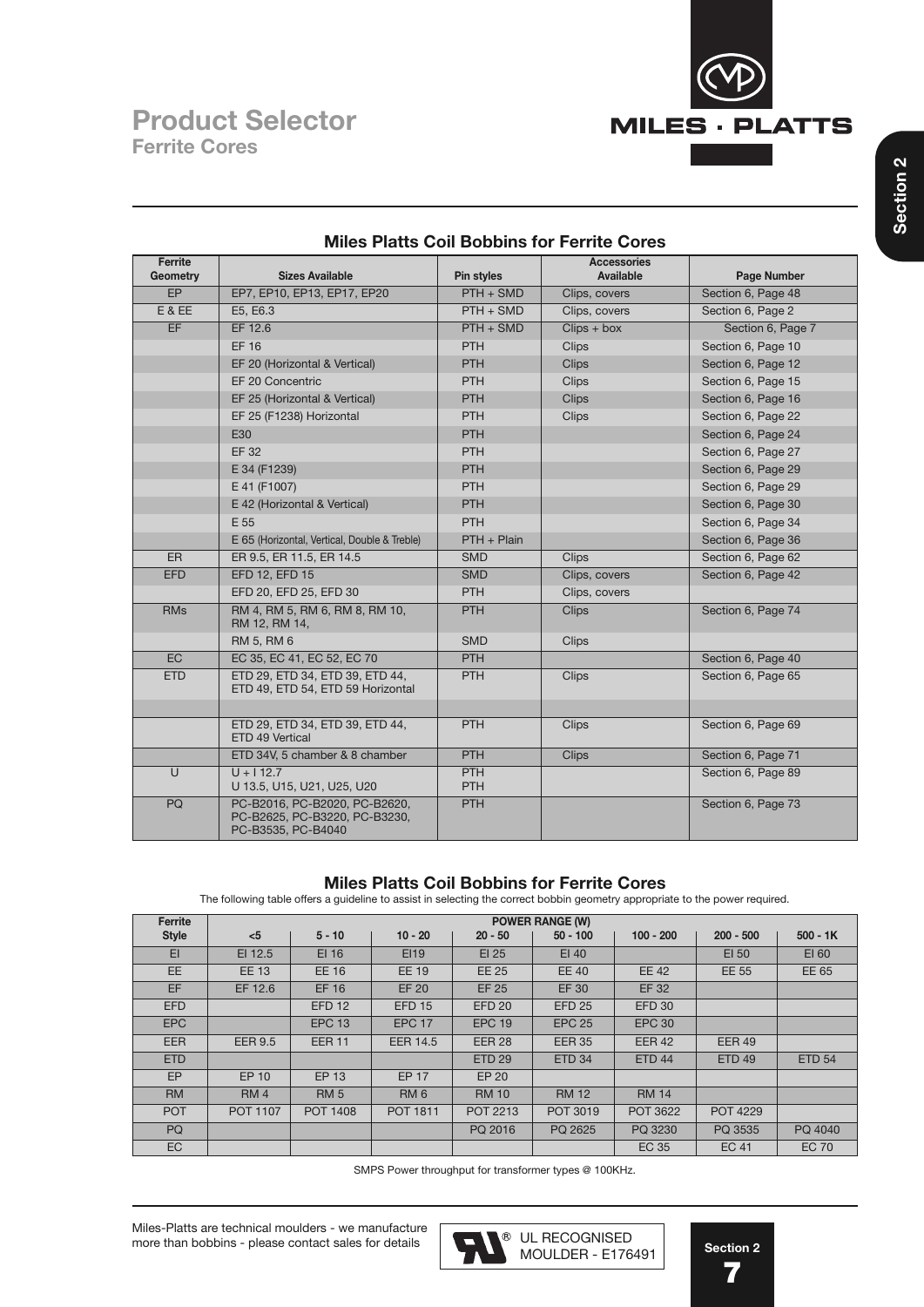

" We aim to satisfy and service the ever changing needs of our customers. "

- " Wir streben danach, die sich ständig ändernden Bedürfnisse unserer Kunden zu befriedigen. "
	- " Nous cherchons à satisfaire et répondre aux besoins toujours changeant de nos clients. "

" Nuestro objectivo es satisfacer y mantener un servico excelente que copen las diferentes necesidades de los clientes, que pueden variar mucho según el tipo de mercado."

 $\overline{a}$ 

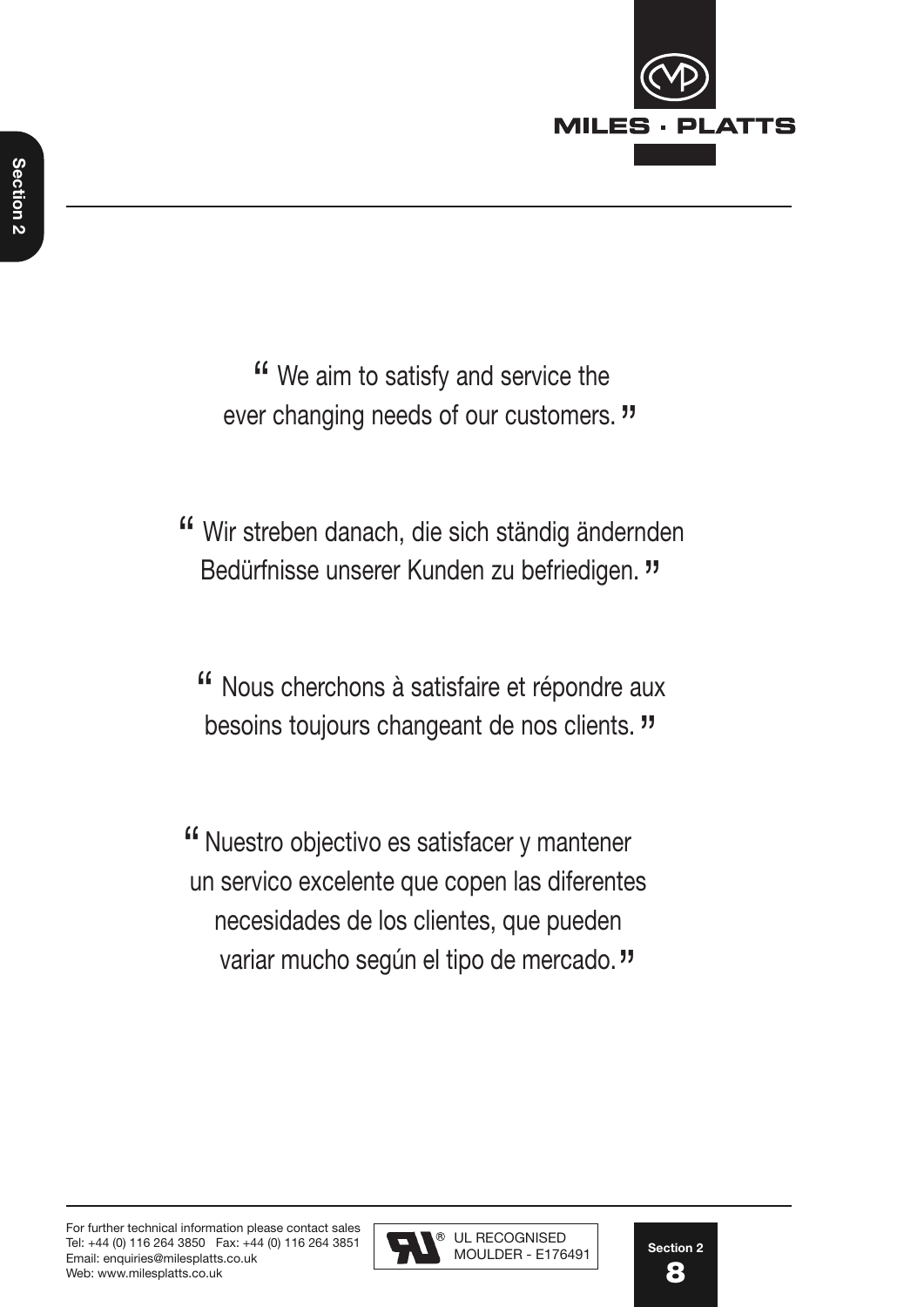

# **Moulding Materials**

All materials are RoHS and REACH Compliant – please refer to website for details and certificates.

Miles Platts have the knowledge and capability to design and process in an extensive variety of engineering thermoplastic and thermoset materials, giving design engineers flexibility to select the most appropriate grade to achieve a cost effective solution. Miles Platts work closely with leading polymer manufacturers such as DuPont, Rhodia, B.A.S.F., DSM, Ticona, EMS and Chevron Phillips, continually testing new and advanced materials ensuring that customers benefit from leading edge moulding technology.

#### **Common materials are as follows:**

#### **Nylon 66: 30% Glass Reinforced & Unreinforced**

Used in the majority of coil bobbin applications world-wide due to its good electrical and flammability properties and ability to mould thin sections whilst retaining a high degree of stiffness. Unreinforced Nylon 66 and Glass Reinforced Nylon 66 have a recommended temperature rating of Class B (130°C). Some grades have UL 1446 insulation systems up to Class F (155°C)

#### **Flame Retardant Nylon 66: 25% Glass Reinforced & Unreinforced**

These materials have similar characteristics to Nylon 66. A Halogen-free Flame Retardant system is incorporated to meet a flammability rating of UL94V0 and to meet the 960°C glow wire requirements (IEC 60695).

#### **Nylon 46 30% Glass Reinforced**

Nylon 46 differs from Nylon 66 having higher heat resistance, is tougher, more ridgid and has less creep at high temperatures. Available in UL94V0.

Due to its high crystallinity, Stanyl retains a high level of stiffness at temperatures close to its melting point. This property can prove an advantage when soldering at higher temperatures.

#### **Liquid Crystal Polymer – LCP**

LCP Benefits from superior high temperature performance and dimensional stability whilst moulding extremely thin sections. LCP has inherent flame retardancy to UL94V0.

#### **Thermoplastic Polyesters – PBT and PET**

These materials are increasingly selected for applications where high stiffness, low moisture absorption, dimensional and thermal stability characteristics are required.

#### **Polyphenylene Sulfide – PPS**

PPS has a high resistance to deformation, benefiting from extreme stiffness and is very stable at high temperatures. PPS is inherently flame retardant.

#### **Frame VA Ratings**

Frame VA capabilities shown on standard bobbin tables for laminated core transformers are based on an approximate 70°C temperature rise for single section bobbins and should only be taken as a design guide. The actual output VA that can be achieved will depend upon the utilisation factor of the available bobbin winding area for the wire sizes, screens and interwinding insulation used in the design.



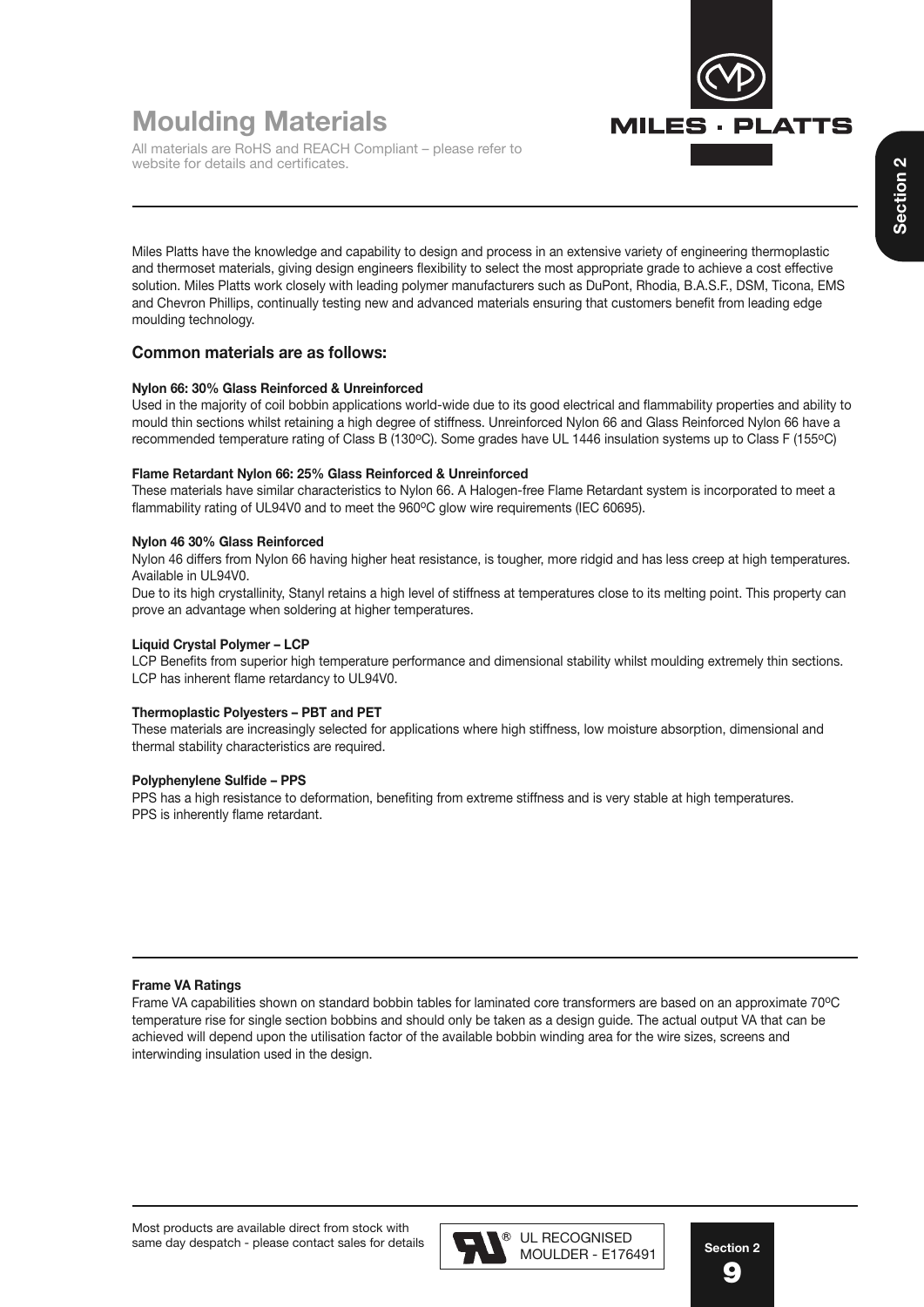# **UL Approved Moulding Materials**



| ۵ |  |
|---|--|
|   |  |
| ī |  |

| Group                                                                                                                                                                                                                                                                                                                                                                                                                                                                                                                                                       | <b>Manufacturer</b> | <b>Trade Name</b><br>& Grade    | <b>Miles</b><br><b>Platts</b><br>Generic<br><b>Material</b><br>Code | Polymer<br><b>Specific</b><br><b>Material</b><br>Code* | Recommended<br><b>Maximum</b><br><b>System</b><br><b>Temperature</b> | <b>UL1446</b><br><b>Electrical</b><br><b>Insulation</b><br><b>System File</b><br><b>Number</b> | Heat<br><b>Deflection</b><br><b>Temperature</b><br>(C) | <b>Material</b><br>Data<br><b>Sheet</b><br><b>CTI</b><br>Volt | Glow<br><b>Wire</b><br><b>Flammability</b><br>(C) |
|-------------------------------------------------------------------------------------------------------------------------------------------------------------------------------------------------------------------------------------------------------------------------------------------------------------------------------------------------------------------------------------------------------------------------------------------------------------------------------------------------------------------------------------------------------------|---------------------|---------------------------------|---------------------------------------------------------------------|--------------------------------------------------------|----------------------------------------------------------------------|------------------------------------------------------------------------------------------------|--------------------------------------------------------|---------------------------------------------------------------|---------------------------------------------------|
| Nylon 66                                                                                                                                                                                                                                                                                                                                                                                                                                                                                                                                                    |                     |                                 |                                                                     |                                                        |                                                                      |                                                                                                |                                                        |                                                               |                                                   |
| 30% Glass Reinforced                                                                                                                                                                                                                                                                                                                                                                                                                                                                                                                                        | <b>DuPont</b>       | Zytel 70G30HSL                  | GNN                                                                 | Z30                                                    | Class F 155°C                                                        | E69939                                                                                         | 250 @ 1.8 MPa                                          | 400                                                           | $\overline{a}$                                    |
| 30% Glass Reinforced                                                                                                                                                                                                                                                                                                                                                                                                                                                                                                                                        | Rhodia              | Technyl A218V30                 | <b>GNN</b>                                                          | TA <sub>3</sub>                                        | Class B 130°C                                                        | E130357                                                                                        | 250 @ 1.8 Mpa                                          | 425                                                           | 650                                               |
| 25% Glass Reinforced                                                                                                                                                                                                                                                                                                                                                                                                                                                                                                                                        | Rhodia              | Technyl A20V25                  | FGN                                                                 | V25                                                    | Class B 130°C                                                        |                                                                                                | 250 @ 1.8 Mpa                                          | 400                                                           | 960                                               |
| Unreinforced                                                                                                                                                                                                                                                                                                                                                                                                                                                                                                                                                | <b>DuPont</b>       | Zytel 101F                      | <b>UNN</b>                                                          | 10F                                                    | Class B 130°C                                                        | E69939                                                                                         | 195 @ 0.4 Mpa                                          | ÷,                                                            | 960                                               |
| Nylon 66/6                                                                                                                                                                                                                                                                                                                                                                                                                                                                                                                                                  |                     |                                 |                                                                     |                                                        |                                                                      |                                                                                                |                                                        |                                                               |                                                   |
| Unreinforced                                                                                                                                                                                                                                                                                                                                                                                                                                                                                                                                                | <b>EMS</b>          | Grilon TSV0                     |                                                                     | TS <sub>0</sub>                                        | Class B 130°C                                                        | $\overline{\phantom{a}}$                                                                       | 210 @ 0.45 Mpa                                         | 600                                                           | 960                                               |
| Nylon 6                                                                                                                                                                                                                                                                                                                                                                                                                                                                                                                                                     |                     |                                 |                                                                     |                                                        |                                                                      |                                                                                                |                                                        |                                                               |                                                   |
| 30% Glass Reinforced                                                                                                                                                                                                                                                                                                                                                                                                                                                                                                                                        | <b>DSM</b>          | Akulon K224HG6                  | GN <sub>6</sub>                                                     | ÷,                                                     | Class F 155°C                                                        | E125671                                                                                        | 210 @ 0.45 Mpa                                         | 500                                                           | ÷,                                                |
| Nylon 46                                                                                                                                                                                                                                                                                                                                                                                                                                                                                                                                                    |                     |                                 |                                                                     |                                                        |                                                                      |                                                                                                |                                                        |                                                               |                                                   |
| 30% Glass Reinforced                                                                                                                                                                                                                                                                                                                                                                                                                                                                                                                                        | <b>DSM</b>          | Stanyl TE250 F6                 |                                                                     | <b>FST</b>                                             | Class H 180°C                                                        | E125671                                                                                        | 290 @ 1.8 Mpa                                          | 225                                                           | ÷,                                                |
| <b>PET Polyester</b>                                                                                                                                                                                                                                                                                                                                                                                                                                                                                                                                        |                     |                                 |                                                                     |                                                        |                                                                      |                                                                                                |                                                        |                                                               |                                                   |
| 30% Glass Reinforced                                                                                                                                                                                                                                                                                                                                                                                                                                                                                                                                        | <b>DuPont</b>       | Rynite FR530L                   |                                                                     | FR <sub>3</sub>                                        | Class N 200°C                                                        | E69939                                                                                         | 224 @ 1.8 Mpa                                          | 250                                                           | 960                                               |
| <b>PBT Polyester</b>                                                                                                                                                                                                                                                                                                                                                                                                                                                                                                                                        |                     |                                 |                                                                     |                                                        |                                                                      |                                                                                                |                                                        |                                                               |                                                   |
| 30% Glass Reinforced                                                                                                                                                                                                                                                                                                                                                                                                                                                                                                                                        | <b>DSM</b>          | Arnite TV4261                   |                                                                     | 261                                                    | Class F 155°C                                                        | E125671                                                                                        | 205 @ 1.8Mpa                                           | 400                                                           | $\overline{\phantom{a}}$                          |
| <b>PPS Polyphenylene Sulphide</b>                                                                                                                                                                                                                                                                                                                                                                                                                                                                                                                           |                     |                                 |                                                                     |                                                        |                                                                      |                                                                                                |                                                        |                                                               |                                                   |
| 40% Glass Reinforced                                                                                                                                                                                                                                                                                                                                                                                                                                                                                                                                        | Ticona              | Fortron 1140 L4                 |                                                                     | FT4                                                    | Class N 200°C                                                        | $\overline{\phantom{a}}$                                                                       | 270 @ 1.8Mpa                                           | 125                                                           | $\frac{1}{2}$                                     |
| <b>LCP Liquid Crystal Polymer</b>                                                                                                                                                                                                                                                                                                                                                                                                                                                                                                                           |                     |                                 |                                                                     |                                                        |                                                                      |                                                                                                |                                                        |                                                               |                                                   |
| 30% Glass Reinforced                                                                                                                                                                                                                                                                                                                                                                                                                                                                                                                                        | Ticona              | Zenite 6130L                    |                                                                     | <b>FZN</b>                                             | Class R 220°C                                                        | E60824                                                                                         | 265 @ 1.8Mpa                                           | 200                                                           | ÷,                                                |
| 30% Glass Reinforced                                                                                                                                                                                                                                                                                                                                                                                                                                                                                                                                        | Ticona              | Vectra E130i                    |                                                                     | E13                                                    | Class R 220°C                                                        | ÷,                                                                                             | 276 @ 1.8 Mpa                                          | 175                                                           |                                                   |
| 40% Glass Reinforced                                                                                                                                                                                                                                                                                                                                                                                                                                                                                                                                        | Sumitomo            | Sumikasuper<br><b>LCP E4008</b> |                                                                     |                                                        | Class F 155°C+                                                       | E200050,<br>E313942,<br>E231977                                                                | 313 @ 1.8 Mpa                                          | $\overline{\phantom{a}}$                                      |                                                   |
| <b>PF Phenolic</b>                                                                                                                                                                                                                                                                                                                                                                                                                                                                                                                                          |                     |                                 |                                                                     |                                                        |                                                                      |                                                                                                |                                                        |                                                               |                                                   |
| Glass / Mineral Filled                                                                                                                                                                                                                                                                                                                                                                                                                                                                                                                                      | Sumitomo            | Sumikon PM9630                  |                                                                     | 96J                                                    | Class F 155°C                                                        | E209189                                                                                        | ä,                                                     | 175                                                           | ä,                                                |
| The above list reflect materials used for our standard ranges and popular choices used for customer designed products.<br>The materials generally used for our standard ranges are shown on the applicable catalogue page.<br>Please contact our sales department if you cannot find a suitable material above for your application.<br>Maximum system temperature recommendation based Available UL 1446 insulation systems or experience and customer feedback.<br>Material data sheets are available to download from our web-site www.milesplatts.co.uk |                     |                                 |                                                                     |                                                        |                                                                      |                                                                                                |                                                        |                                                               |                                                   |

GNN is Miles Platts material code for a 30% Glass Reinforced Nylon to a flammability rating of UL94HB – We currently use the materials as listed above, but we reserve the right to use an alternative material of the same or better characteristics should quality or commercial reasons arise. Please use the specific material code\* to specify a particular material.

UNN is Miles Platts material code for an Unreinforced Nylon (used primarily for Insulation covers and potting boxes) to a flammability rating of UL94V2 – We currently use the materials as listed above, but we reserve the right to use an alternative material of the same or better characteristics should quality or commercial reasons arise. Please use the specific material code\* to specify a particular material.

FGN is Miles Platts material code for a Glass Reinforced Nylon to a flammability rating of UL94V0 – We currently use the materials as listed above, but we reserve the right to use an alternative material of the same or better characteristics should quality or commercial reasons. Please use the specific material code\* to specify a particular material.

If a specific material is required as in the case of complying with a UL 1446 insulation system, the material must be clearly stated on your purchase order.



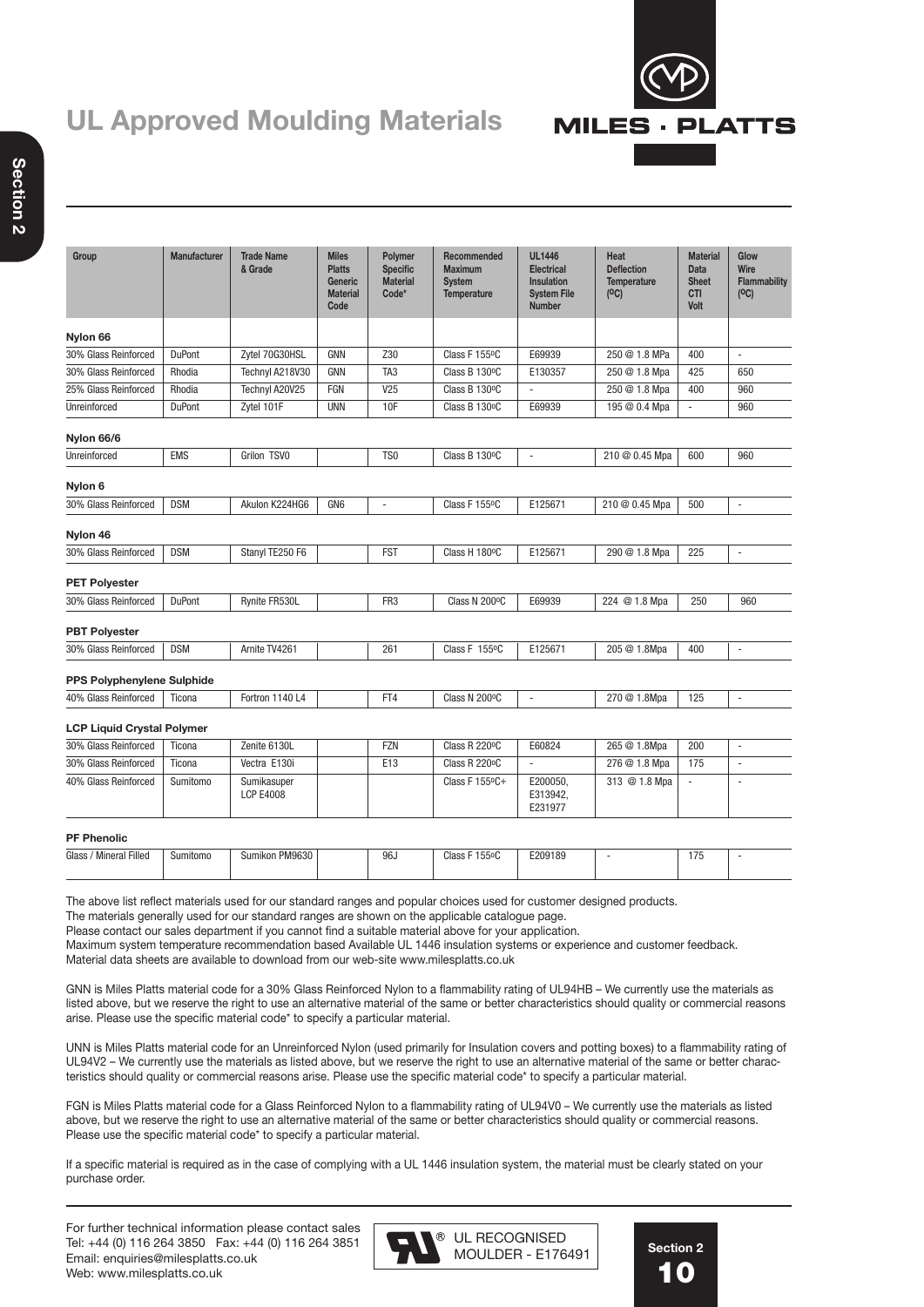

# UL Approved Moulding Materials MILES · PLATTS

| Manufacturer,<br><b>Trade Name</b><br>& Grade | <b>UL Material</b><br>(QMFZ2)<br><b>File Number</b> | <b>Minimum</b><br><b>Thickness</b><br>(mm) UL<br>Flammability<br>Rating | <b>Thickness mm</b><br>used for<br>following CTI,<br>HWI, HAI &<br><b>RTI's Indices</b> | <b>CTI</b><br>Group | <b>HWI</b><br>Group | HAI<br>Group   | <b>RTI Elec</b><br>°C | <b>RTI Imp</b><br>°C | <b>RTI Str</b><br>°C |
|-----------------------------------------------|-----------------------------------------------------|-------------------------------------------------------------------------|-----------------------------------------------------------------------------------------|---------------------|---------------------|----------------|-----------------------|----------------------|----------------------|
| Nylon 66                                      |                                                     |                                                                         |                                                                                         |                     |                     |                |                       |                      |                      |
| DuPont Zytel 70G30HSL                         | E41938                                              | HB (0.75)                                                               | HB (0.75)                                                                               | $\mathbf{1}$        | $\overline{4}$      | $\mathbf{0}$   | 140                   | 125                  | 140                  |
| Rhodia Technyl A218V30                        | E44716                                              | HB (0.8)                                                                | HB (0.8)                                                                                | $\mathbf{1}$        | 4(1.5mm)            | 4(1.5mm)       | 125                   | 95                   | 95                   |
| Rhodia Technyl A20V25                         | E44716                                              | V0(0.75)                                                                | V0(0.75)                                                                                | $\mathbf{1}$        | $\overline{2}$      | $\mathbf{0}$   | 105                   | 105                  | 105                  |
| DuPont Zytel 101F                             | E41938                                              | V2(0.71)                                                                | V2(0.71)                                                                                | $\mathbf 0$         | $\overline{4}$      | $\mathbf{0}$   | 130                   | 75                   | 85                   |
| Nylon 66/6                                    |                                                     |                                                                         |                                                                                         |                     |                     |                |                       |                      |                      |
| <b>EMS Grilon TSVO</b>                        | E53898                                              | VO (0.4)                                                                | V0(0.8)                                                                                 | $\pmb{0}$           | $\overline{4}$      | $\pmb{0}$      | 125                   | 105                  | 120                  |
| Nylon 6                                       |                                                     |                                                                         |                                                                                         |                     |                     |                |                       |                      |                      |
| DSM Akulon K224HG6                            | E47960                                              | HB (0.75)                                                               | HB (0.75)                                                                               | $\mathbf{1}$        | $\overline{2}$      | $\mathbf 0$    | 140                   | 120                  | 140                  |
| Nylon 46                                      |                                                     |                                                                         |                                                                                         |                     |                     |                |                       |                      |                      |
| DSM Stanyl TE250 F6                           | E47960                                              | V0(0.35)                                                                | V0(0.75)                                                                                | $\overline{2}$      | $\pmb{0}$           | $\bf{0}$       | 140                   | 110                  | 120                  |
| <b>PET Polyester</b>                          |                                                     |                                                                         |                                                                                         |                     |                     |                |                       |                      |                      |
| DuPont Rynite FR530L                          | E41938                                              | V0(0.35)                                                                | V0(0.75)                                                                                | $\overline{2}$      | $\overline{2}$      | $\mathbf{1}$   | 155                   | 155                  | 155                  |
| <b>PBT Polyester</b>                          |                                                     |                                                                         |                                                                                         |                     |                     |                |                       |                      |                      |
| DSM Arnite TV4261                             | E47960                                              | HB (0.71)                                                               | HB (0.71)                                                                               | $\mathbf{1}$        | 3                   | $\mathbf{1}$   | 140                   | 130                  | 140                  |
| <b>PPS Polyphenylene Sulphide</b>             |                                                     |                                                                         |                                                                                         |                     |                     |                |                       |                      |                      |
| Ticona Fortron 1140 L4                        | E107854                                             | V0(0.38)                                                                | VO (0.81)                                                                               | $\overline{4}$      | 3                   | $\overline{4}$ | 220                   | 200                  | 200                  |
| <b>LCP Liquid Crystal Polymer</b>             |                                                     |                                                                         |                                                                                         |                     |                     |                |                       |                      |                      |
| Ticona Zenite 6130L                           | E344082                                             | V0(0.38)                                                                | V0(0.75)                                                                                | 3                   | 3                   | $\overline{4}$ | 240                   | 220                  | 240                  |
| Ticona Vectra E130i                           | E83005                                              | VO(0.2)                                                                 | V0(0.75)                                                                                | $\overline{4}$      | $\overline{2}$      | $\overline{4}$ | 240                   | 220                  | 240                  |
| Sumikasuper LCP E4008                         | E54705                                              | V0(0.3)                                                                 | V0(0.75)                                                                                | 3                   | 3                   | $\pmb{0}$      | 220                   | 180                  | 220                  |
| <b>PF Phenolic</b>                            |                                                     |                                                                         |                                                                                         |                     |                     |                |                       |                      |                      |
| Sumitomo<br>Sumikon PM9630                    | E41429                                              | VO (0.16)                                                               | V0(0.32)                                                                                | 3                   | 3                   | $\pmb{0}$      | 150                   | 150                  | 150                  |

For further information on UL Performance Level Categories (PLC) of CTI, HWI and HAI please follow this link **http://www.ul.com/global/eng/pages/offerings/industries/chemicals/plastics/testing/746a/**

#### **Responsibility For Selection**

The responsibility for the selection of appropriate materials and systems lies with the manufacturer of the electro-technical product. Only experience or adequate acceptable tests provide basis for assigning rational temperature limits for the insulation. Service experience is an important basis for the selection.

The property data used has been taken from material manufacturers data sheets and UL (QMFZ2 and UL1446) test results. Miles Platts Limited has made every effort to ensure this property data has been collated without error or omission, but ultimately it is the responsibility of the customer to independently verify this data before final design approval.

MOULDER - E176491

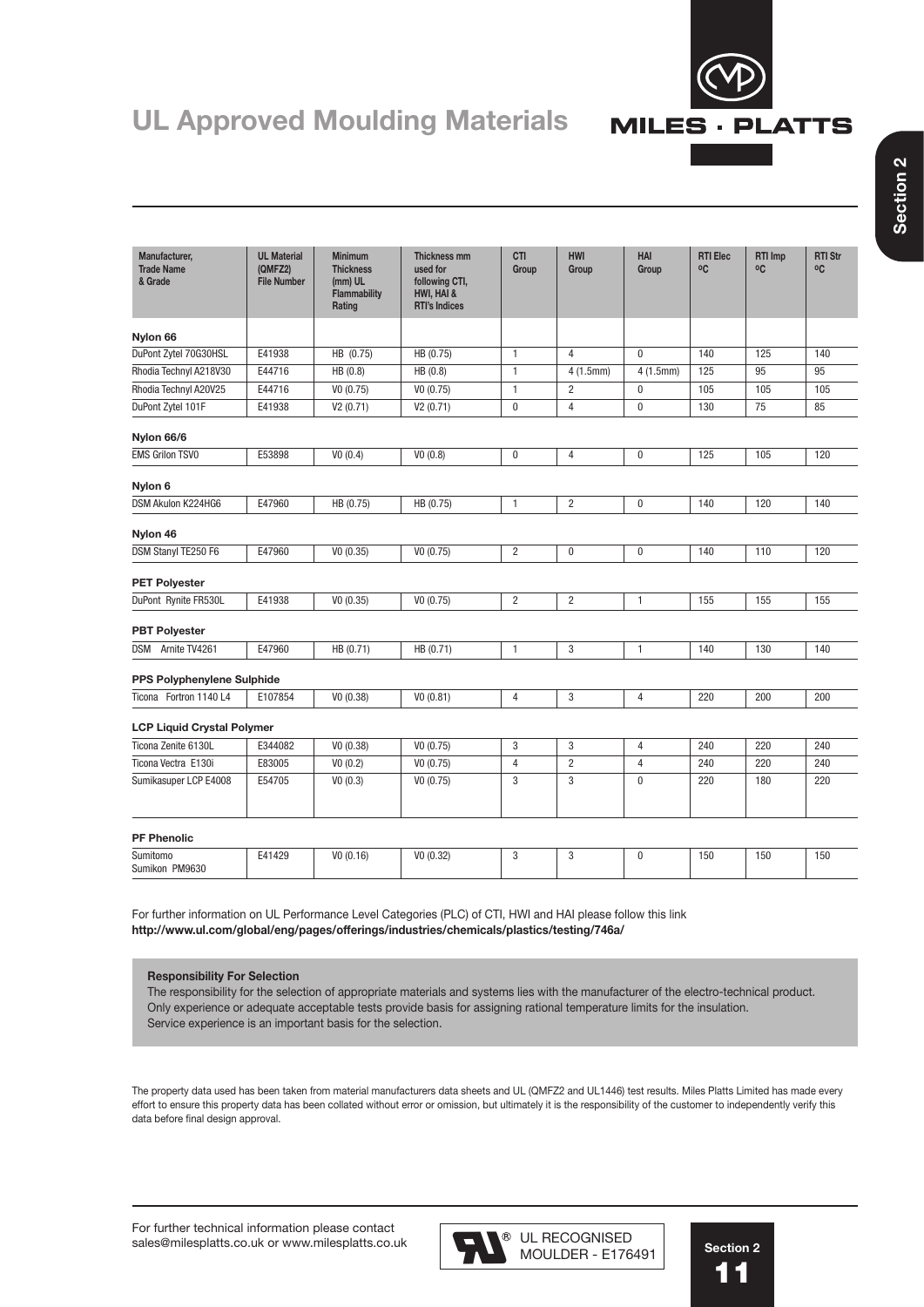# **Layout of the UL iQ<sup>™</sup> Yellow Card**



## **Approval of engineering plastics**

UL approval is generally essential before equipment can be sold in the United States. Approval tests on equipment are lengthy and expensive. The operation can however be greatly simplified if UL-approved materials, i.e. appearing on the yellow cards, are used. Engineering plastics manufacturers are therefore having an increasing number of materials approved to make things easier for users.

Approval covers three aspects:

- flame class, governed by the UL 94 standards,
- temperature indices, governed by the UL 746 B standard,
- basic properties, determined under the UL 746 A standard.

The results are given for each material, in each colour, and for a specific thickness, which is the actual thickness of the specimen tested. This means that comparisons between materials are valid only if the thickness is the same.

For further technical information please contact sales Tel: +44 (0) 116 264 3850 Fax: +44 (0) 116 264 3851 Email: enquiries@milesplatts.co.uk Web: www.milesplatts.co.uk





**MILES · PLATTS**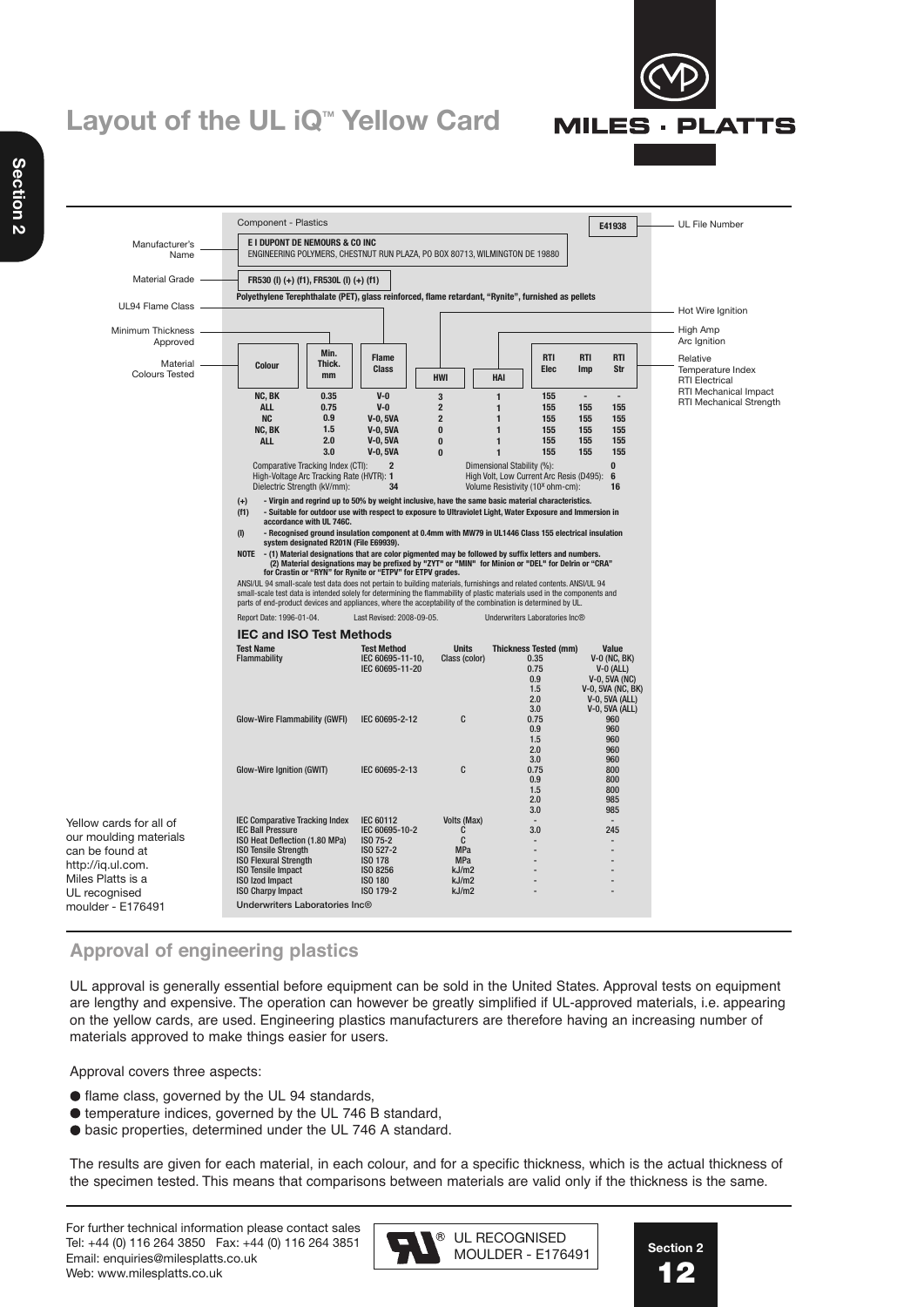

## **Miles Platts achievement as a UL Recognised Moulder**

# **QMMY2.E176491 -** January 20, 1997 **Fabricated Parts - Component**

### **MILES-PLATTS LTD**

Unit Z, Blaby Industrial Park, E176491 Winchester Avenue, Blaby, Leicester LE8 4GZ, United Kingdom

**Fabricated plastic parts,** Recognition based on material traceability, UL assigned designation A1753.

**Marking:** Company name and UL assigned designation on part, shipping carton, or spec sheet in shipping carton.

The appearance of a company's name or product in this database does not in itself assure that products so identified have been manufactured under UL's Follow-Up Service. Only those products bearing the UL Mark should be considered to be Listed and covered under UL's Follow-Up Service. Always look for the Mark on the product.

UL permits the reproduction of the material contained on UL's Website subject to the following conditions:

- 1. The Guide Information, Designs and/or Listings (files) must be presented in their entirety and in a non-misleading manner, without any manipulation of the data (or drawings).
- 2. The statement "Reprinted from the Online Certifications Directory with permission from Underwriters Laboratories Inc." must appear adjacent to the extracted material. In addition, the reprinted material must include a copyright notice in the following format: "Copyright C 2004 Underwriters Laboratories Inc.<sup>®"</sup>



**When using a moulded bobbin in a UL1446 electrical insulation system a UL recognised moulder must manufacture the bobbin to ensure full traceability of materials.**

## **RoHS Statement**

All standard moulding materials used by Miles-Platts are certified by the relevant manufacturer to comply with European directive 2011/65/EU (RoHS). Please refer to our website for further information.

Miles-Platts provide lead-free plating on all terminals & wire. Please consult technical sales for any specific requirements or information.

## **REACH Statement**

All standard moulding materials used by Miles-Platts are certified by the relevant manufacturer to comply with European REACH directive. Please refer to www.milesplatts.co.uk for further information.